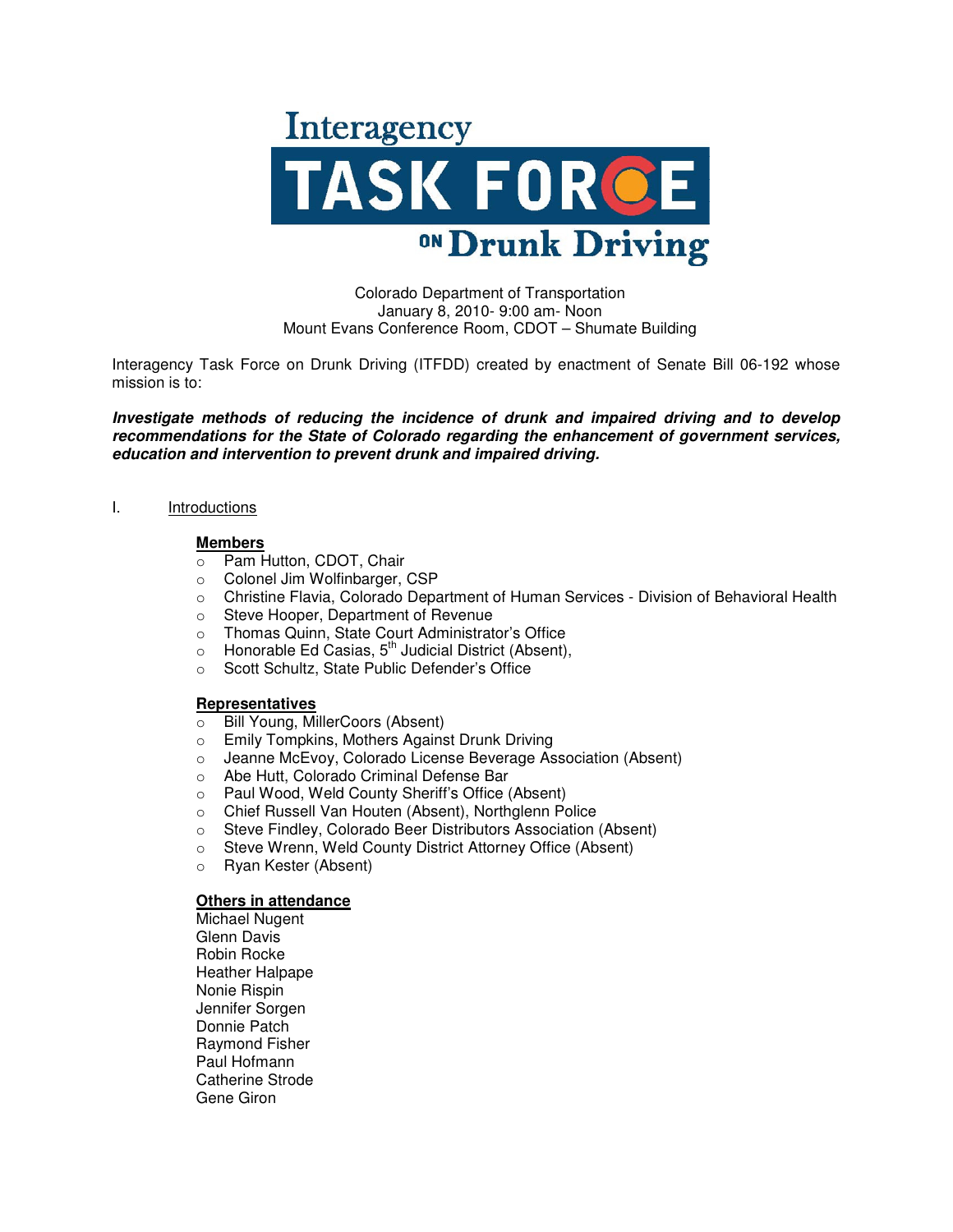Carole Walker Bear Kay

> b. Legislation Sponsors' Remarks (if in attendance) Representative Sue Schafer's aide, Catherine Strode attended the meeting. Ms. Strode stated that Rep. Schaffer was interested in receiving feedback from the ITFDD in regards to the bill "Driving While Intoxicated with a Child under 16". If this bill were to pass, individuals who are convicted would be charged as a Felony 6.

 Feedback should be sent to Ms. Strode as soon as possible. All emails to should be sent to comedia@comcast.net.

 Ms. Strode was informed by ITFDD members that the bill was not in circulation. In order for the members to vote, they would need verbal approval from Rep. Schafer to circulate the bill.

c. Public Comments

 Nonie Rispin representing Designated Driver in Colorado Springs (DDCS) - http://www.noduisprings.com/

 The Designated Driver program celebrated their one year anniversary. There have been 2,200 riders since this program began. The City of Colorado Springs has donated office space to this organization. Peterson Air Force base has chosen to use this program instead of previous company. During the holiday season, the Designated Driver program partnered with CDOT.

## II. Vacancy of a Representative

 Nominations for a representative of Victim or a Family Member of a Victim of Drunk or Impaired Driving were distributed to the Task Force members at the January 8 meeting.

 MADD informed the ITFDD that Sandee Morgan would be interested in serving on ITFDD as the representative.

 A motion was made to nominate Sandee Morgan as the representative for a victim or family member of a victim of drunk or impaired driving. Chief VanHouten

Seconded

**Accepted** 

 Sandee Morgan is the new ITFDD representative for a victim or family member of a victim of drunk or impaired driving.

 The Communications Sub-committee will work with Emily Tompkins (MADD) to draft an acknowledgment thanking Carolyn DeVries for her service with the IFTDD Task Force.

• DUI Bill - Representative Claire Levy – Representative Levy's additional changes to the DUI bill (see attachment)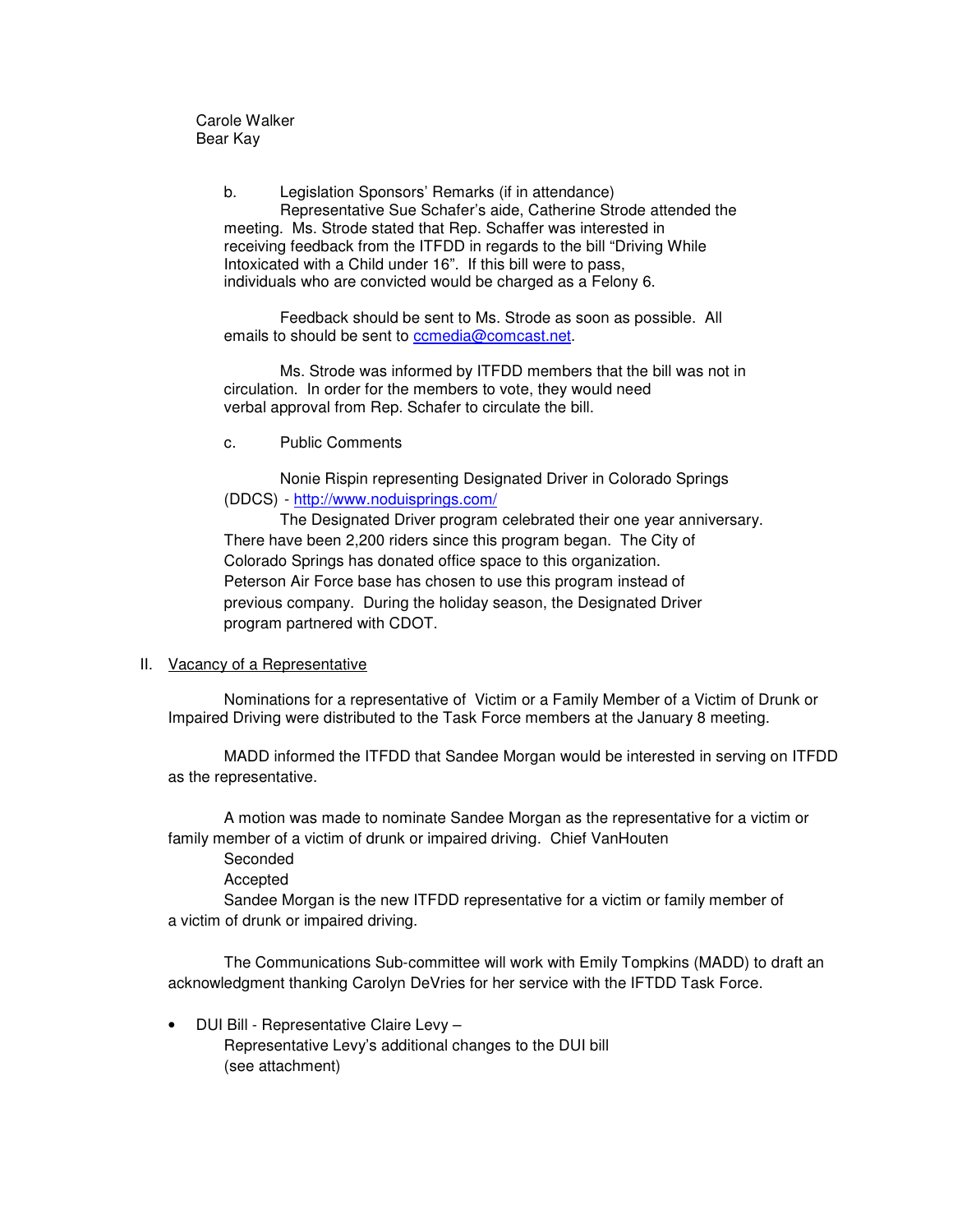- A motion was made in regards to the Technical Corrections bill. Seconded Accepted
- A motion was made for legislation to be created to extend the life of the Task Force. Seconded Accepted

## III. Review of the ITFDD Annual Report

Recommendations

- 1. ITFDD Legislation Recommendations
- 2. CCJJ Recommendations
- 3. ITFDD Sunset (7/1/2011)
- 4. Technical Corrections Bill

A motion was made to highlight the following text in the Executive Summary of the Annual Report: It is recommended that the Colorado Legislature use and recommend the ITFDD as a source of subject matter expertise in the examination of proposed legislation that would enhance and strengthen Colorado laws in order to decrease drunk and impaired driving. Second

Accepted

 The Annual report was reviewed by all and Colonel Wolfinbarger, Steve Hooper, Ray Fisher and Paul Hofmann crafted the Executive Summary for the report.

IV. Acceptance of the Annual Report

 The Annual Report was not accepted at this time, due to edits and the completion of the Executive Summary.

## V. Review of the ITFDD Strategic Plan

Strategic Plan was reviewed.

VI. Strategic Plan – Next Steps

 The Communications Sub-committee will re-write the Strategic Plan with the assistance of the subject matter experts.

## VII. 2010 Meeting Dates

 January 22, February 19, March 19, April 16, May 21, June 18, July 23, (room conflict on July 16) August 20, September 17, October 15, November 19 and December 17.

 A motion was made to establish the Task Force meetings on a monthly basis, on the third Friday of every month. Seconded Accepted